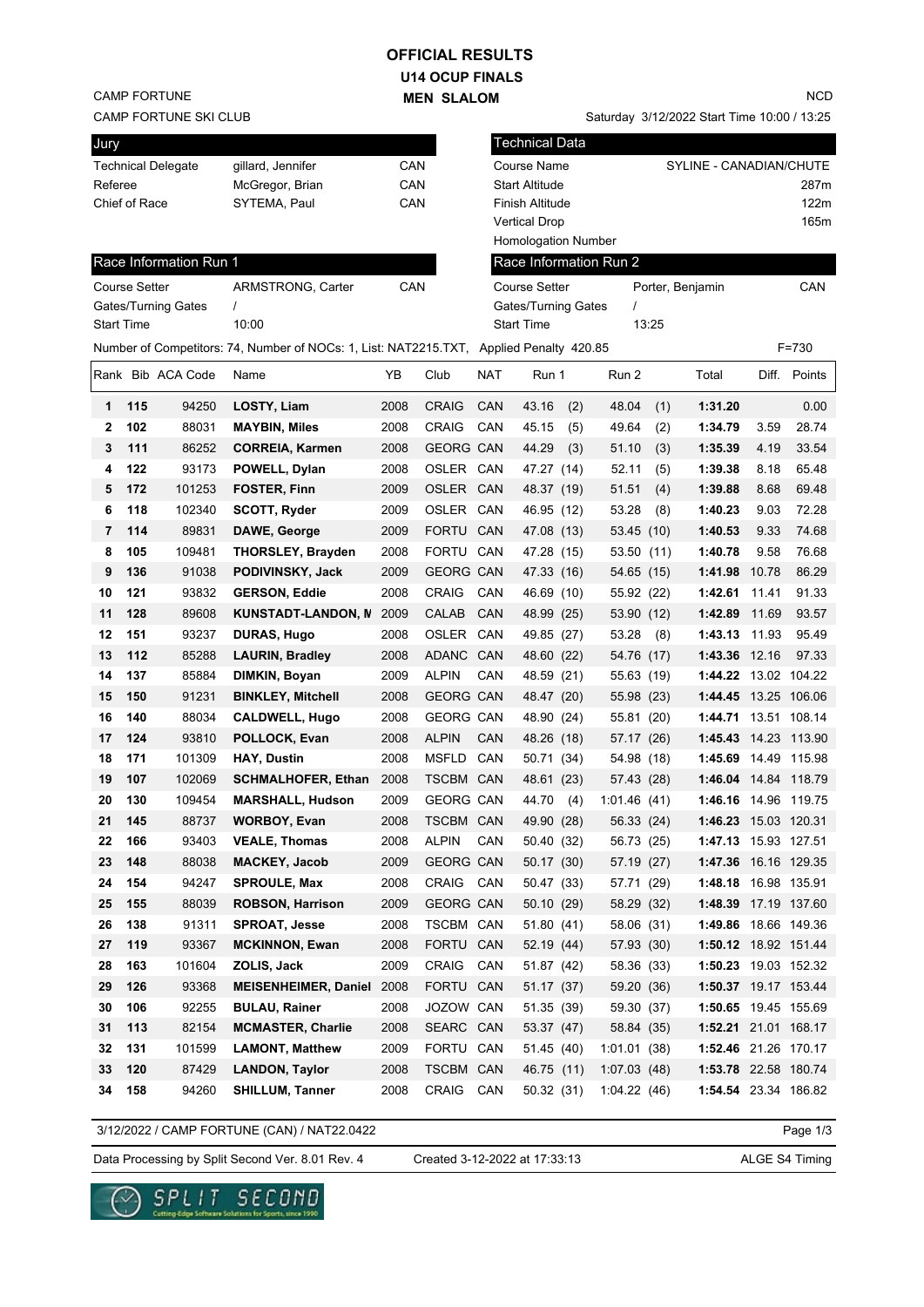# **U14 OCUP FINALS MEN SLALOM OFFICIAL RESULTS**

CAMP FORTUNE SKI CLUB CAMP FORTUNE

### Saturday 3/12/2022 Start Time 10:00 / 13:25

|    |     | <b>IRank Bib ACA Code</b> | Name                     | ΥB   | Club         | <b>NAT</b> | Run 1      | Run 2       | Total                | Diff. | Points       |
|----|-----|---------------------------|--------------------------|------|--------------|------------|------------|-------------|----------------------|-------|--------------|
| 35 | 156 | 91002                     | <b>THOMPSON, Malcolm</b> | 2008 | <b>ALPIN</b> | CAN        | 53.65 (48) | 1:01.46(41) | 1:55.11              |       | 23.91 191.38 |
| 36 | 149 | 87886                     | NADON, Noa               | 2008 | <b>FORTU</b> | CAN        | 51.94 (43) | 1:04.17(45) | 1:56.11              |       | 24.91 199.39 |
| 37 | 132 | 89681                     | <b>FAID, Vita</b>        | 2009 | <b>FORTU</b> | <b>CAN</b> | 55.17 (50) | 1:03.25(43) | 1:58.42 27.22 217.88 |       |              |
| 38 | 133 | 87993                     | <b>GEREIN, Benjamin</b>  | 2008 | CALAB CAN    |            | 55.89 (51) | 1:03.79(44) | 1:59.68 28.48 227.96 |       |              |
| 39 | 125 | 85294                     | <b>KREPS, Emmett</b>     | 2009 | SEARC CAN    |            | 56.89 (52) | 1:04.39(47) | 2:01.28 30.08 240.77 |       |              |
| 40 | 135 | 84817                     | <b>COND, Blake</b>       | 2008 | SEARC CAN    |            | 59.19 (55) | 1:07.29(49) | 2:06.48 35.28 282.39 |       |              |
| 41 | 144 | 94313                     | <b>GAGNON, Charles</b>   | 2009 | <b>CALAB</b> | CAN        | 58.60 (54) | 1:10.39(50) | 2:08.99 37.79 302.49 |       |              |
| 42 | 127 | 88693                     | <b>FARRELL, Gordon</b>   | 2009 | ADANC CAN    |            | 52.87 (46) | 1:17.96(51) | 2:10.83 39.63 317.21 |       |              |

#### **NOT PERMITTED TO START 1st RUN**

|     |        | DID NOT START 1st RUN: 1 competitor        |      |                  |            |             |     |         |  |
|-----|--------|--------------------------------------------|------|------------------|------------|-------------|-----|---------|--|
| 157 | 91199  | <b>DYCK, Jackson</b>                       | 2008 | <b>ALPIN</b>     | <b>CAN</b> |             |     |         |  |
|     |        |                                            |      |                  |            |             |     |         |  |
|     |        | DID NOT FINISH 1st RUN: 13 competitors     |      |                  |            |             |     |         |  |
| 174 | 101296 | <b>HANSEN, Toby</b>                        | 2008 | OSLER CAN        |            | 52.65       | (7) |         |  |
| 173 | 88214  | <b>MACKENZIE, Cohen</b>                    | 2008 | <b>GEORG CAN</b> |            | 58.45 (34)  |     |         |  |
| 170 | 88030  | <b>MACGREGOR, Lachlan</b>                  | 2008 | <b>GEORG CAN</b> |            | 54.71 (16)  |     |         |  |
| 168 | 91201  | <b>HENRY, Ryne</b>                         | 2008 | <b>ALPIN</b>     | <b>CAN</b> | <b>DNF</b>  |     |         |  |
| 162 | 91312  | <b>BEVERIDGE, Max</b>                      | 2008 | TSCBM CAN        |            | <b>DNF</b>  |     |         |  |
| 161 | 94905  | PEPPER, Charlie                            | 2009 | CRAIG CAN        |            | 1:01.09(39) |     |         |  |
| 153 | 87912  | <b>TEAGUE, Bevan</b>                       | 2008 | BEAVR CAN        |            | <b>DSQ</b>  |     |         |  |
| 141 | 102208 | <b>BRODIE, Bennett</b>                     | 2009 | CRAIG CAN        |            | 55.86 (21)  |     |         |  |
| 139 | 80731  | <b>ZEMLA, Cooper</b>                       | 2008 | <b>GEORG CAN</b> |            | 54.54 (14)  |     |         |  |
| 134 | 88050  | <b>MATIC, William</b>                      | 2008 | <b>GEORG CAN</b> |            | <b>DNF</b>  |     |         |  |
| 123 | 108088 | <b>MACISAAC, Callum</b>                    | 2009 | <b>NAC</b>       | <b>CAN</b> | <b>DNF</b>  |     |         |  |
| 116 | 102210 | <b>SANTONE, Xavier</b>                     | 2009 | CRAIG CAN        |            | 1:01.42(40) |     |         |  |
| 103 | 94745  | NICHOLS, Orran                             | 2009 | TBFST CAN        |            | 54.19 (13)  |     |         |  |
|     |        |                                            |      |                  |            |             |     |         |  |
|     |        | <b>DISQUALIFIED 1st RUN: 3 competitors</b> |      |                  |            |             |     |         |  |
| 159 | 108079 | <b>PLATT, Avery</b>                        | 2008 | <b>GEORG CAN</b> |            | <b>DNF</b>  |     | Gate 10 |  |
| 108 | 89623  | <b>GRADY, Calum</b>                        | 2009 | <b>NAC</b>       | CAN        | <b>DNF</b>  |     | Gate 0  |  |

## **NOT PERMITTED TO START 2nd RUN**

**DID NOT START 2nd RUN**

|     |        | DID NOT FINISH 2nd RUN: 14 competitors |      |                            |                        |            |  |
|-----|--------|----------------------------------------|------|----------------------------|------------------------|------------|--|
| 169 | 102150 | <b>ARMSTRONG, Peter</b>                | 2008 | CALDN CAN                  | 52.46 (45)             | <b>DNF</b> |  |
| 167 | 101312 | <b>ADAIR, Austin</b>                   | 2008 |                            | CHICO CAN 1:09.93 (57) | <b>DNF</b> |  |
| 165 | 93405  | YOUNG, Charlie                         | 2008 | BEAVR CAN                  | 51.24 (38)             | <b>DNF</b> |  |
| 164 | 88437  | <b>JAMES, Elias</b>                    | 2008 | DEVGL CAN                  | 53.70 (49)             | <b>DNF</b> |  |
| 160 | 101305 | <b>BROOKS, Ti</b>                      | 2008 | <b>GEORG CAN</b>           | 51.10(36)              | <b>DNF</b> |  |
| 152 | 102525 | <b>SHEEHAN, Charlie</b>                | 2009 | <b>CAN</b><br><b>ALPIN</b> | 46.63<br>(9)           | <b>DNF</b> |  |

 **101** 85459 **HAZY, Erik** 2008 FORTU CAN 52.43 (6) Gate 0

## 3/12/2022 / CAMP FORTUNE (CAN) / NAT22.0422

Data Processing by Split Second Ver. 8.01 Rev. 4 Created 3-12-2022 at 17:33:13 ALGE S4 Timing

Created 3-12-2022 at 17:33:13

Page 2/3



**NCD**